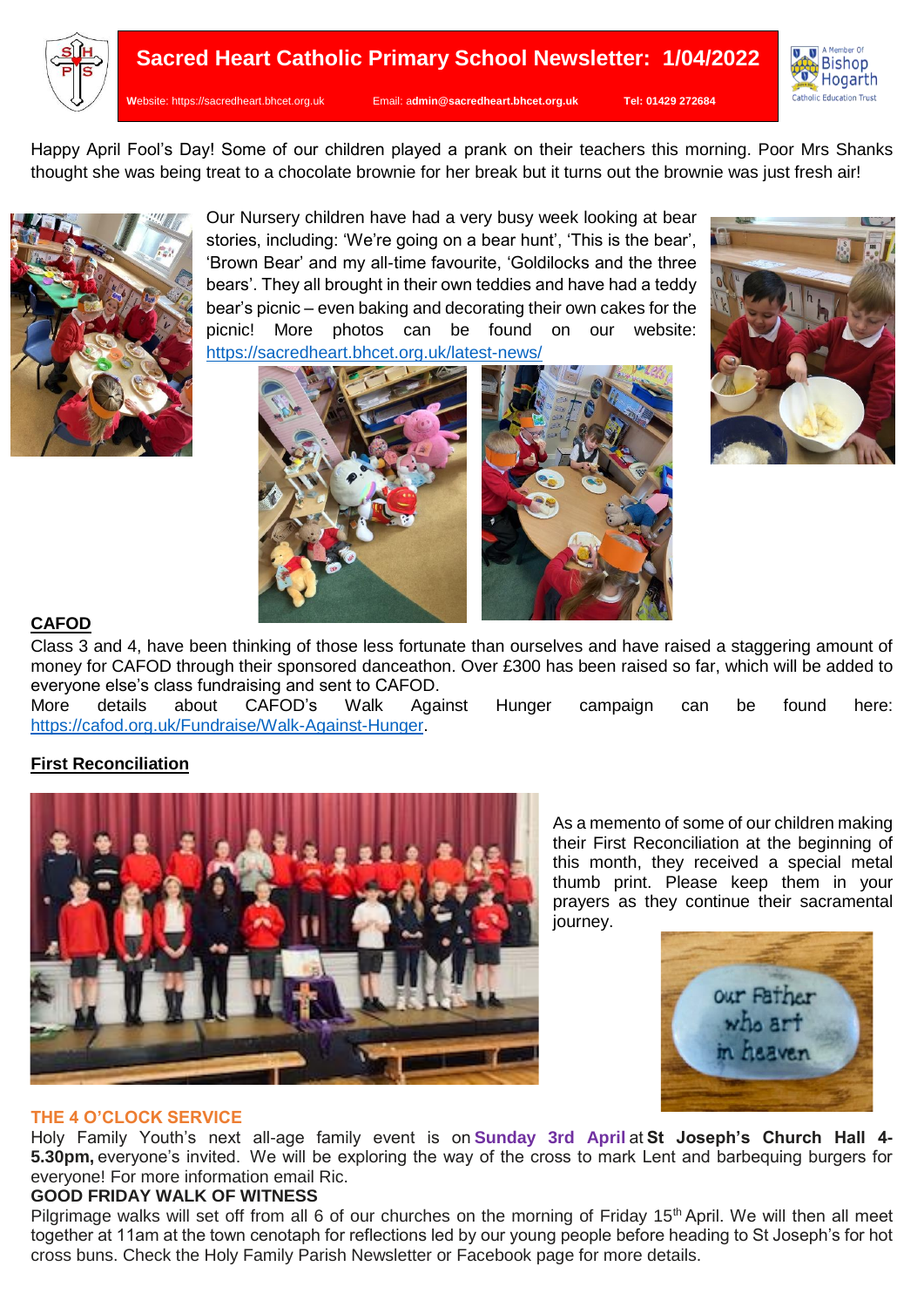### **FAMILY RETREAT 14th -16th OCTOBER**

If your family would appreciate an affordable weekend away in beautiful surroundings, ask the school office for a letter about our annual Family Retreat at the Emmaus Youth Village in Consett. Our team of young people organise activities for all the family and it's one of the most popular activities we offer all year so sing up soon!

Further information about First Holy Communion preparation and other things that are taking place in the Holy Family Parish can be found here:<https://sacredheart.bhcet.org.uk/parish/>

#### **Year 5 and 6 Choir**

As part of the Queen's Jubilee celebrations, Bishop Hogarth Trust have rewritten and recorded a hymn all about the Queen and her duty to our country. The Year 5 and 6 choir went to English Martyrs to have it recorded along with St Joseph's Primary School. I can't wait to see the finished product!



Well done to some of our Year 4 children, who took part in the Sports Hall Athletics Competition at The English Martyrs School last Friday. They were an absolute credit to the school. More photos can be found in our Latest News on the website: <https://sacredheart.bhcet.org.uk/latest-news/>





### **VIRTUE FRIDAY**

Well done to the children who were chosen for our Virtue Friday hot chocolate. This week we were looking at the Virtue justice and these children had been chosen for being just, this week.